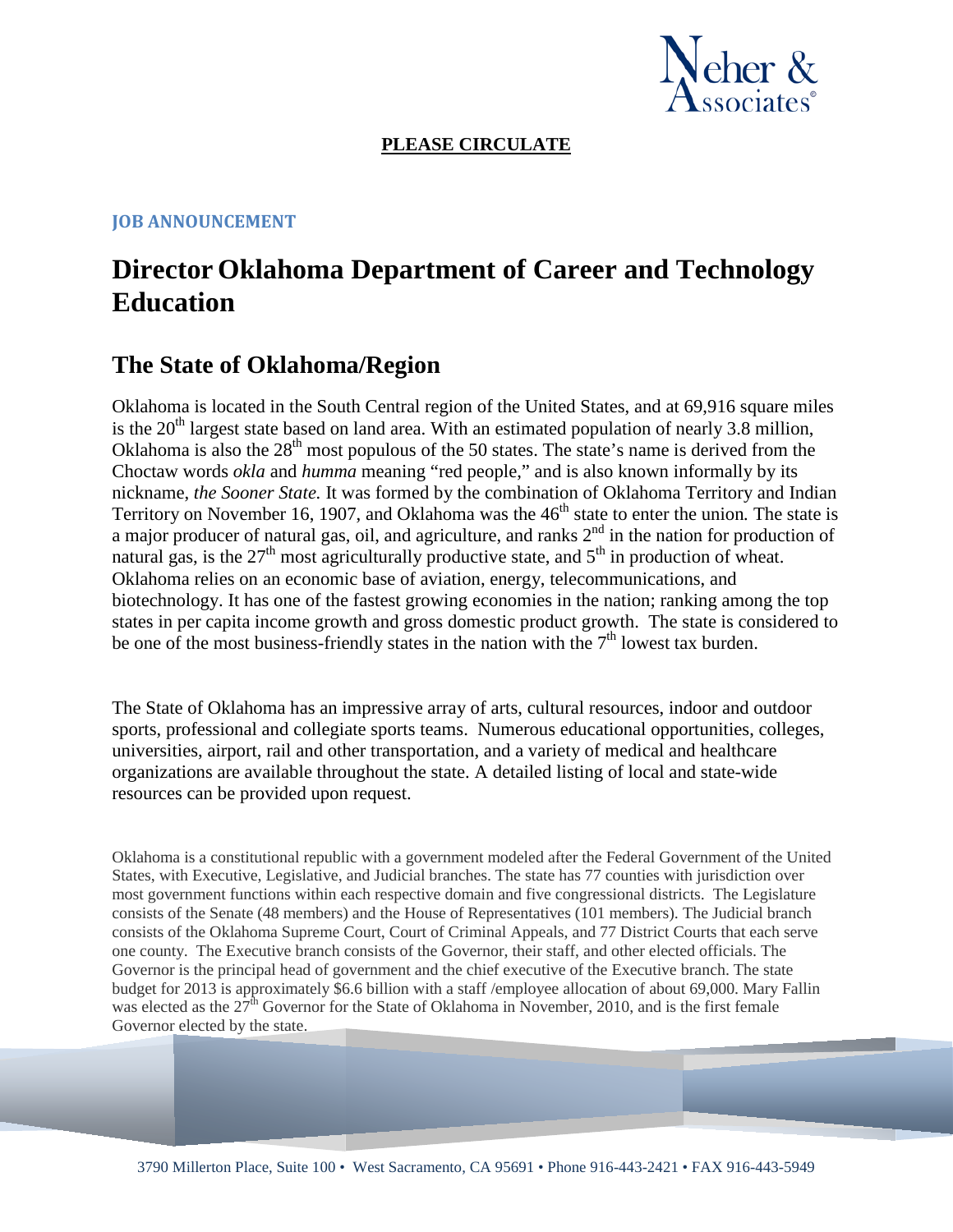# **The Department and Director of Career and Technology Education**

eher &

The State of Oklahoma provides a comprehensive system of career and technology education that significantly contributes to the State's economic development and quality of life. The Oklahoma system is often used as a model for programs across the United States and around the world. The Oklahoma Department of Career Technology Education (Career Tech) provides leadership and resources to ensure standards of excellence throughout the statewide system. The system offers its programs and services throughout nearly 400 public school districts, 29 technology centers with 57 campus sites and 16 skills centers located in correctional facilities. Each technology center works closely with advisors from local industry to ensure that students learn the skills needed to be valued members of the workforce.

Annually, enrollments in Career Tech are about 500,000. Career Tech provides nationally recognized competency-based curriculum, education, and training for a myriad of specialized and customized courses and training opportunities. The curriculum is developed with the input of industry professionals, using skills standards to indentify knowledge and abilities needed to master a specific occupation. The Oklahoma Department of Career and Technology Education is also well known as a leader in the nation in the development of Career Clusters which group occupations together based on commonalities. Schools use these clusters as an organizational tool to help students identify pathways from secondary school to career and technology education, colleges, graduate schools and the workplace.

The Director is appointed by and reports to the Oklahoma Career and Technology Education Board. Board members are appointed by the Governor and confirmed by the State Senate. The Board has nine (9) members including the State Superintendent of Public Instruction who serves as the Chairperson of the Board, two (2) members from the State Board of Education, a representative of each of the Congressional Districts and one (1) member at large. The current Chairperson is Dr. Janet Barresi.

In general, the Director is responsible for planning, directing, organizing and controlling the activities of Department through his/her management team and other key staff.

Typical duties and responsibilities of the position include:

- Provide exemplary leadership to Oklahoma's Career Tech education system and serve as the Chief Executive Officer of the Oklahoma Department of Career and Technology Education.
- Provide strategic leadership to the Career Tech education system and the Oklahoma Department of Career and Technology Education by ensuring that goals and systems are in place to achieve the mission.
- Maintain and foster open communications between the state's Career Tech system and business and industry.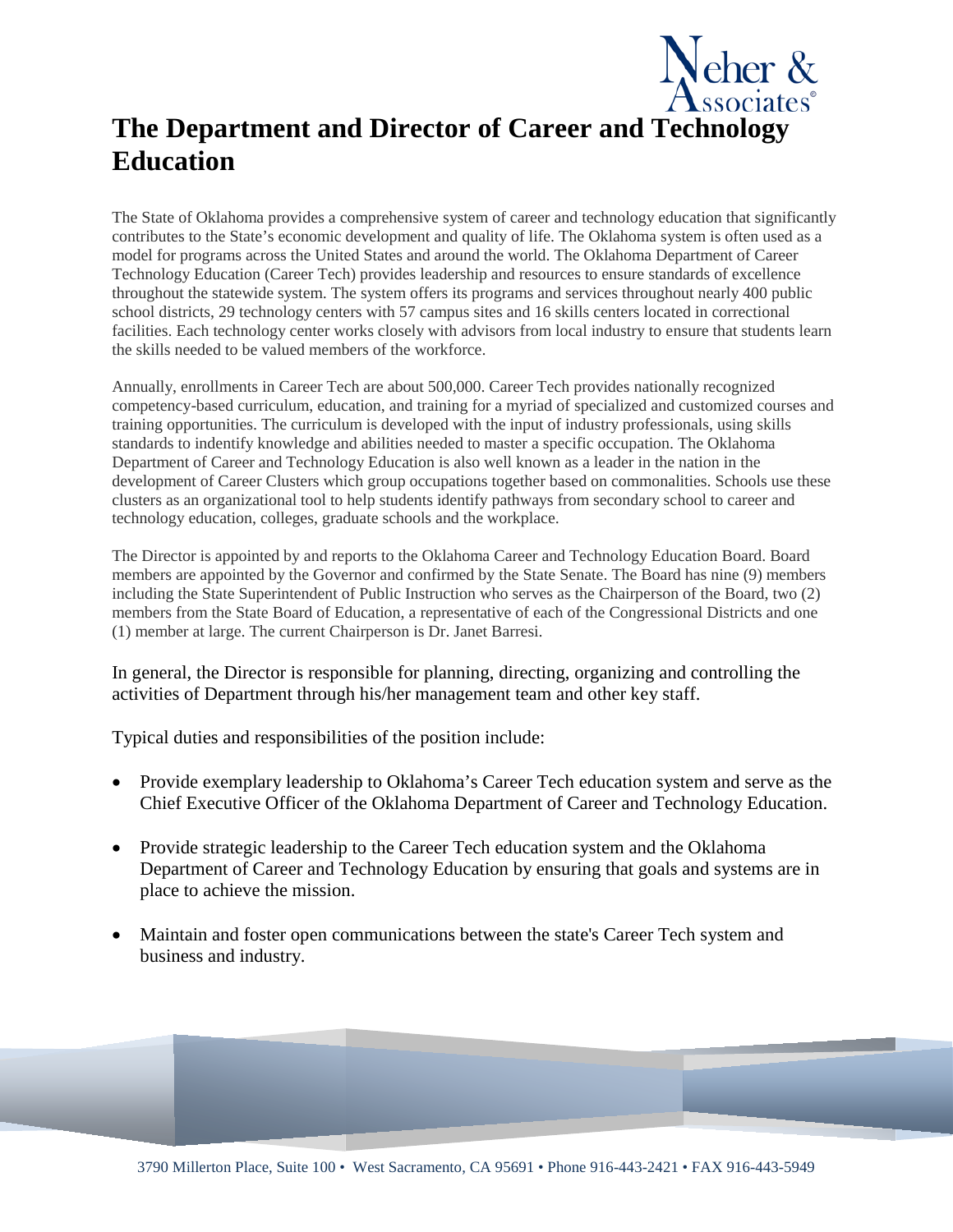

- Provide statewide input concerning technical education and training necessary to meet the Oklahoma workforce needs.
- Keep the Board fully informed on the condition of the system and on all the important factors influencing it.
- Select staff capable of carrying out the Career Tech mission; delegates authority to complete duties assigned and oversees the accomplishment of those assigned responsibilities.
- Promote the Career Tech mission through continuous quality improvement, best practices, good staff training and support, and clear communications.
- Assume other duties and responsibilities as assigned

# **The Candidate**

#### *Education and Experience*

- Possession of a Master's degree required. Additional preference may be given for a Doctorate in education or other relevant field.
- At least five to ten years of experience in executive and leadership positions including managing and supervising organizations of significant size and complexity.
- Applicant must either currently possess, or be able to obtain, a valid Oklahoma Superintendent's Certificate within a reasonable period of time from hire. A Career and Technology Center Administrator's Credential would be an added plus.

### *Knowledge, Skills and Abilities*

The successful candidate should have strong leadership, communication, and interpersonal skills as well as excellent presentation and organizational abilities. This person should also have demonstrated knowledge and skills in:

- The principles and practices of public administration and Career and Technology Education.
- Legislative process and policy decision making including working with elected officials, local, state and federal agencies, business/industry and the general public.
- A hands-on understanding of local/state/federal government or other organizations such as education, public/not-for-profit, private business sectors or organizations of similar complexity.
- The ability to develop and sustain strong networks with local, state and national leaders.

In addition, he/she should be articulate, forward thinking, able to provide clear and effective strategic leadership, have a strong business orientation and a good professional presence. The ideal candidate should also be energetic, able to build consensus and partnerships and have good political acumen. They should also be an innovative leader who will enhance the current mission and services of the State of Oklahoma and the Department of Career and Technology Education.